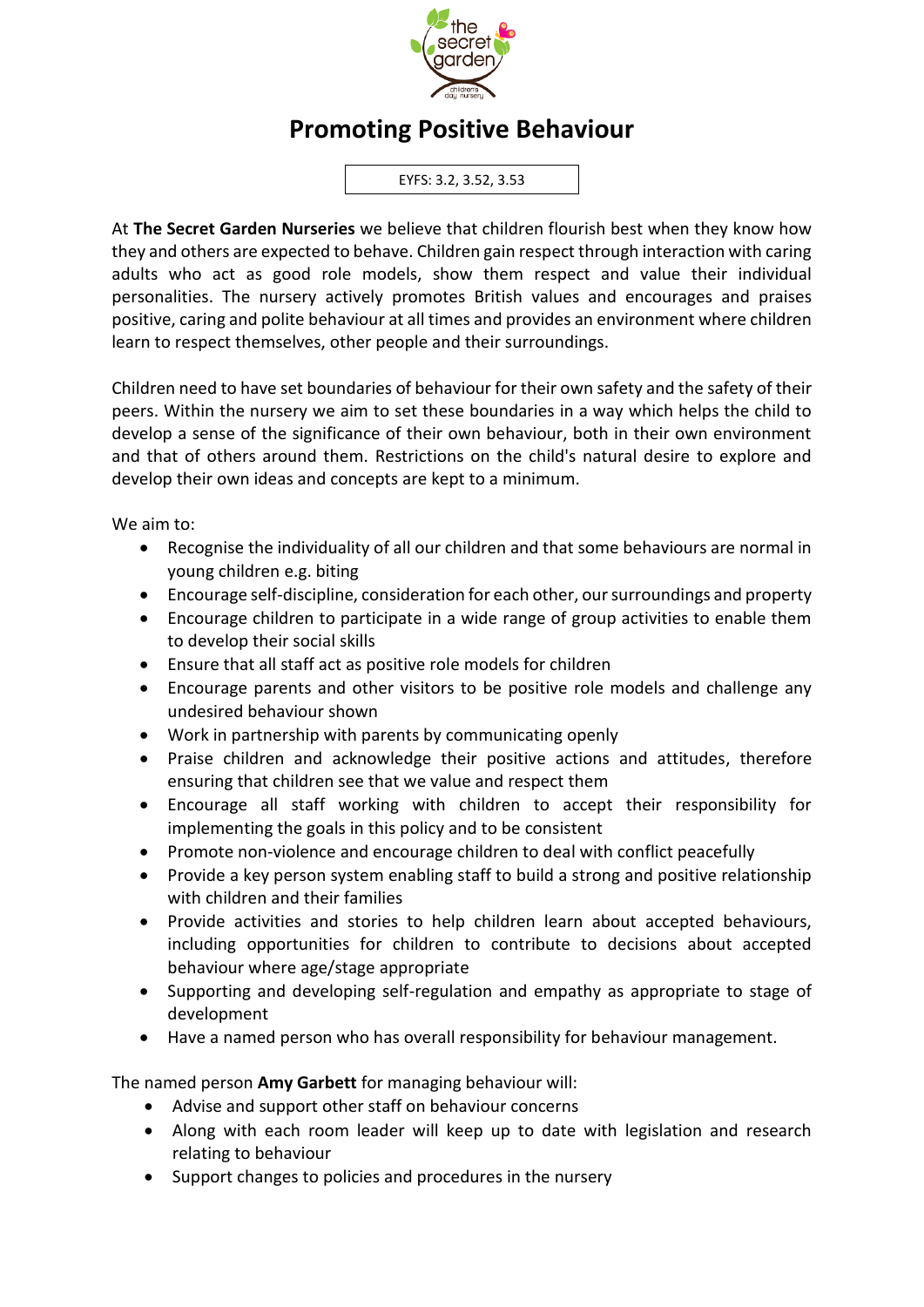

- Access relevant sources of expertise where required and act as a central information source for all involved
- Attend regular external training events, and ensure all staff attend relevant in-house or external training for behaviour management. Keep a record of staff attendance at this training.

Our nursery rules are concerned with safety, care and respect for each other. We keep the rules to a minimum and ensure that these are age and stage appropriate. We regularly involve children in the process of setting rules to encourage cooperation and participation and ensure children gain understanding of the expectations of behaviour relevant to them as a unique child.

Children who behave inappropriately, for example, by physically abusing another child or adult e.g. biting, or through verbal bullying, are helped to talk through their actions and apologise where appropriate. We make sure that the child who has been upset is comforted and the adult will confirm that the other child's behaviour is not acceptable. We always acknowledge when a child is feeling angry or upset and that it is the behaviour that is not acceptable, not the child.

## **When children behave in unacceptable ways:**

- We never use or threaten to use physical punishment/corporal punishment such as smacking or shaking
- We only use physical intervention for the purpose of averting immediate danger or personal injury to any person (including the child) or to manage a child's behaviour if absolutely necessary. We keep a record of any occasions where physical intervention is used and inform parents on the same day, or as reasonably practicable
- We recognise that there may be times where children may have regular occasions where they lose control and may need individual techniques to restrain them. This will only be carried out by staff who have been appropriately trained to do so. Any restraints will only be done following recommended guidance and training and only with a signed agreement from parents on when to use it. We will complete an incident form following any restraints used and notify the parents
- We do not single out children or humiliate them in any way. Where children use unacceptable behaviour they will, wherever possible, be re-directed to alternative activities. Discussions with children will take place as to why their behaviour was not acceptable, respecting their level of understanding and maturity
- Staff will not raise their voices (other than to keep children safe)
- In any case of misbehaviour, we always make it clear to the child or children in question, that it is the behaviour and not the child that is unwelcome
- We decide how to handle a particular type of behaviour depending on the child's age, level of development and the circumstances surrounding the behaviour. This may involve asking the child to talk and think about what he/she has done. All staff support children in developing empathy and children will only be asked to apologise if they have developed strong empathy skills and have a good understanding of why saying sorry is appropriate
- We help staff to reflect on their own responses towards behaviours that challenge to ensure that their reactions are appropriate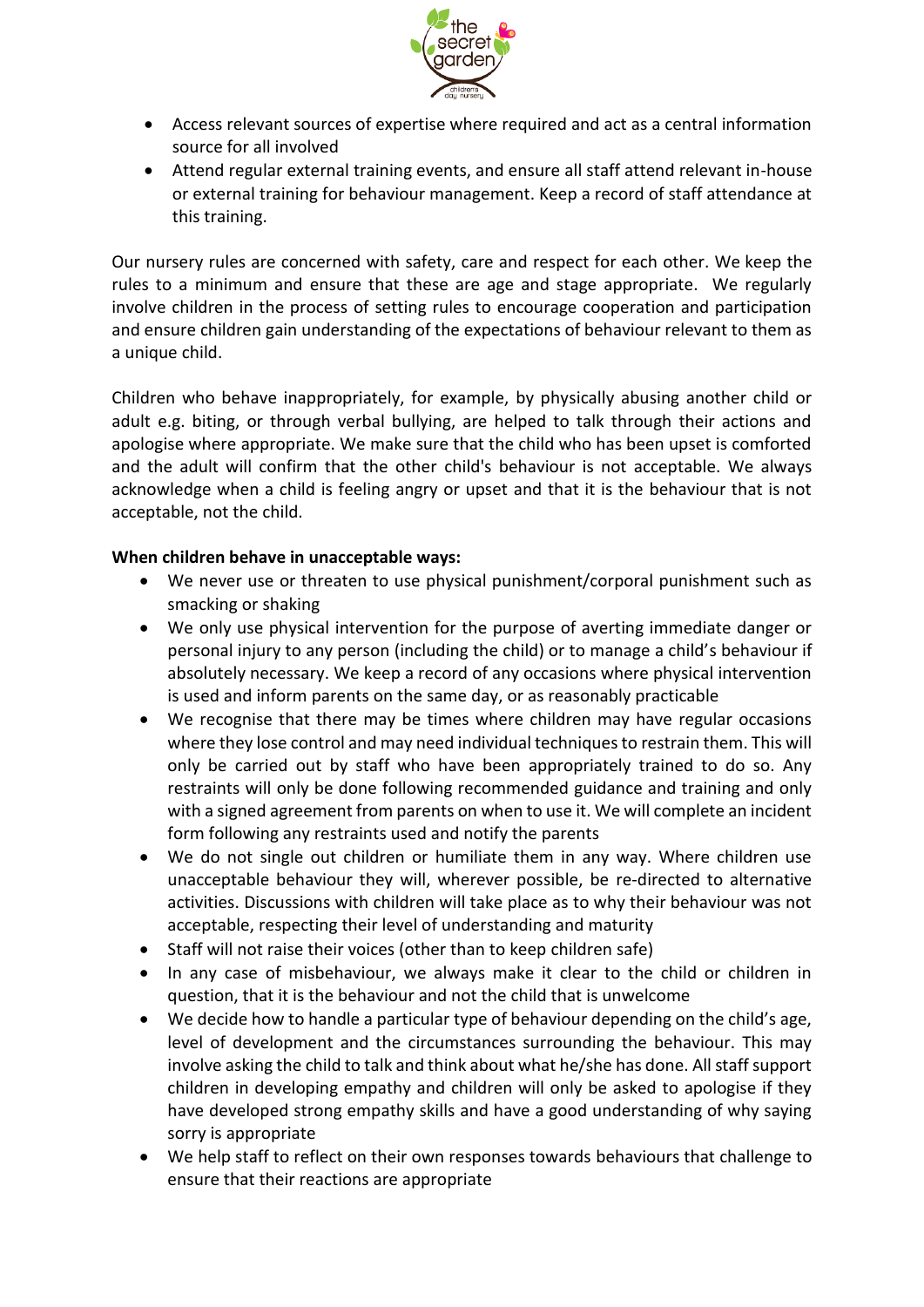

- We inform parents if their child's behaviour is unkind to others or if their child has been upset. In all cases we deal with behaviour that challenges in nursery at the time. We may ask parents to meet with staff to discuss their child's behaviour, so that if there are any difficulties we can work together to ensure consistency between their home and the nursery. In some cases we may request additional advice and support from other professionals, such as an educational psychologist
- We support children in developing non-aggressive strategies to enable them to express their feelings
- We keep confidential records on any behaviour that challenges that has taken place. We inform parents and ask them to read and sign any incidents concerning their child
- We support all children to develop positive behaviour, and we make every effort to provide for their individual needs
- Through partnership with parents and formal observations, we make every effort to identify any behavioural concerns and the causes of that behaviour. From these observations and discussions, we will implement an individual behaviour modification plan where a child's behaviour involves aggressive actions towards other children and staff, for example hitting, kicking etc. The manager will complete risk assessments identifying any potential triggers or warning signs ensuring other children's and staff's safety at all times. In these instances we may remove a child from an area until they have calmed down. If 'calm down' time is not successful, parents/carers may be called.

## **Anti-bullying**

Bullying takes many forms. It can be physical, verbal or emotional, but it is always a repeated behaviour that makes other people feel uncomfortable or threatened. We acknowledge that any form of bullying is unacceptable and will be dealt with immediately while recognising that physical aggression is part of children's development in their early years.

We recognise that children need their own time and space and that it is not always appropriate to expect a child to share. We believe it is important to acknowledge each child's feelings and to help them understand how others might be feeling.

We encourage children to recognise that bullying, fighting, hurting and discriminatory comments are not acceptable behaviour. We want children to recognise that certain actions are right and that others are wrong.

At our nursery, staff follow the procedure below to enable them to deal with behaviour that challenges:

- Staff are encouraged to ensure that all children feel safe, happy and secure
- Staff are encouraged to recognise that active physical aggression in the early years is part of the child's development and that it should be channelled in a positive way
- Children are helped to understand that using aggression to get things, is inappropriate and they will be encouraged to resolve problems in other ways
- Our staff will intervene when they think a child is being bullied, however mild or harmless it may seem
- Staff will initiate games and activities with children when they feel play has become aggressive, both indoors or out